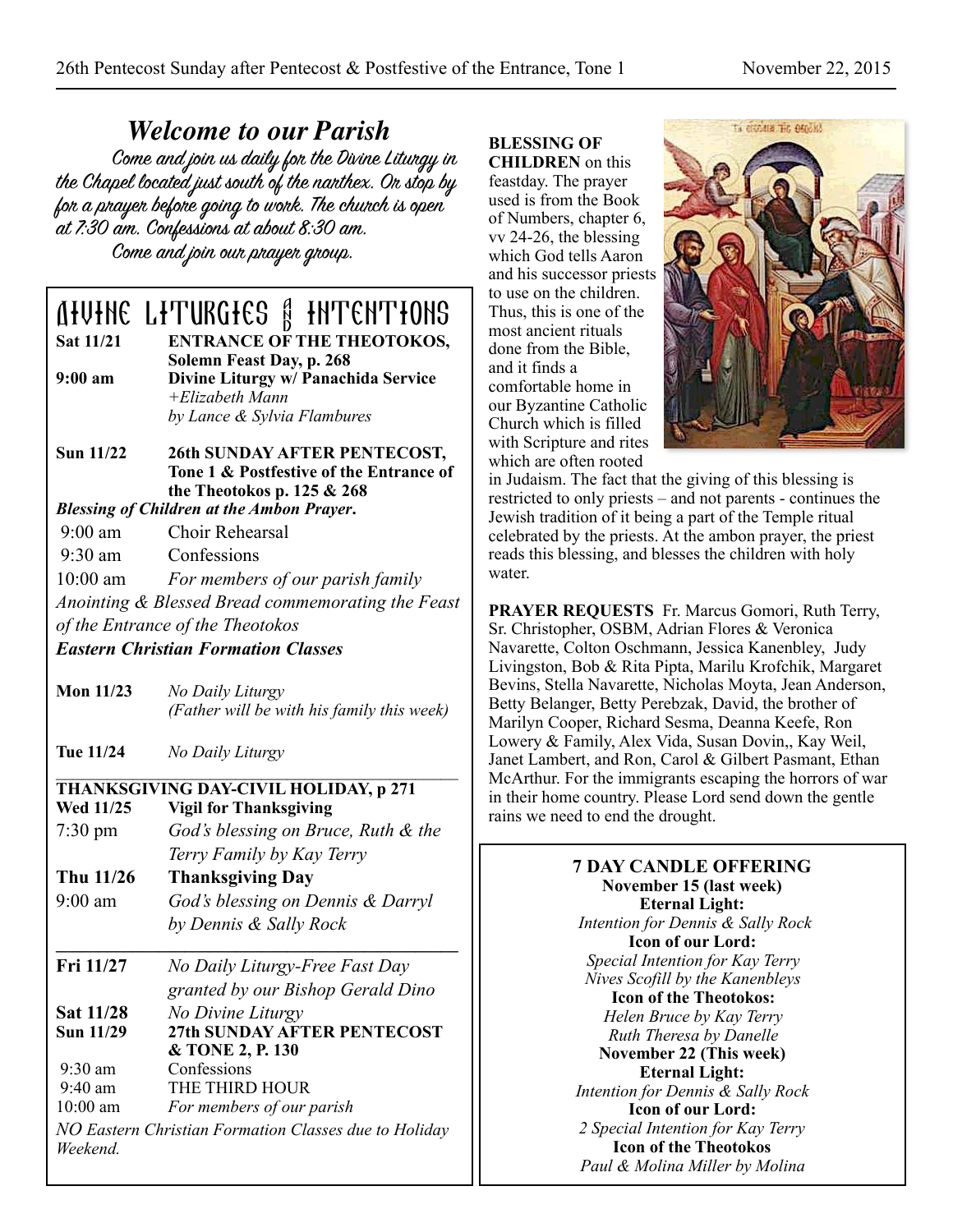**REMINDER:** Highly recommended to keep Wednesdays and Fridays meatless along with remembering our special charities in preparation for the Birth of Our Lord.

#### **COFFEE SOCIAL OUR NOVEMBER HOSTS:** *Sandy Anchondo & Valarie Babyak* THANK YOU!

#### **READER/CHOIR REHEARSAL SCHEDULE**

**TODAY** REHEARSAL 9:00 - 9:45 am Ron Pasmant Ephesians : 5:9-19<br>015 3rd Hour 9:40 am  $11$ //29/2015 Nick Olszyk Ephesians 6:10-17

### **GIFTS FOR SAINT NICHOLAS (Angel Tree) FOR PRECIOUS LIFE SHELTER and FOR THANKSGIVING**

Our parish will be celebrating Thanksgiving and the



feast of Saint Nicholas of Myra in a unique way: *"Take a Sack and Bring It Back." Sunday November 22 is the deadline for the* 

This year as part of our celebration of **St. Nicholas Day** we will bring gifts for the residents of the Precious Life Shelter in Los Alamitos which provides housing and support for mothers in crisis pregnancies. Everyone is invited to take an angel from the tree and bring the gift listed on St. Nicholas Day.

*sacks.*

Please note the following:

\* The gift should be in a bag UNWRAPPED

\* Each child should have a gift to give St. Nicholas when they visit with him *DECEMBER 6* Thank you!

#### **THANKSGIVING LUNCHEON REPORT**

Sponsored by Helen Bruce & Marilu Krofchik Dinner tickets: \$997.70 Raffle tickets: \$250.00

#### **Total Profit: \$1,223.50**

Thank you to our kitchen workers, raffle ticket sellers, bookkeepers, supporters, sponsors and our response from our parish family. The food was excellent.

**Glory to Jesus Christ! Glory to Him Forever!** 

#### **NEED REQUEST:**

We need for the Christmas Boutique Craft Items and Special Gift items for the Boutique. See Sue Petyo or Carlo.

## **Parish Calendar & Upcoming Events**

#### **THANKSGIVING DAY-CIVIL HOLIDAY**

| 11/26 Thursday Thanksgiving Day9:00 am |  |
|----------------------------------------|--|

#### **11/29 DEADLINE FOR THE CHRISTMAS ORDERS**

#### **SAINT NICHOLAS CELEBRATION Sunday Dec 6th**

10:00 am Divine Liturgy with Special Program by our ECF children. Pot-luck Supper to follow in the parish hall. Admission: Bring a salad or casserole dish to feed 8 people. Please sign up on the list in the Parish Hall.

#### **CHRISTMAS BOUTIQUE**

**12/6 & 12/13 For 2 Sundays in the parish hall after the Divine Liturgy for your unique and wonderful gift items for your Christmas shopping.** See Sue or Carol Petyo

**MATERNITY OF HOLY ANNA-Solemn Holy Day 12/7 Monday Vigil for the feast** 7:30 pm Vesper/Liturgy **12/8 Tuesday The Feast Day** 9:00 am Divine Liturgy

**OUR LADY OF GUADALUPE 12/12 Saturday 9:00 am Divine Liturgy**

**CHRISTMAS BAKE SALE** *last call for bake items* **12/13 After the Parish Liturgy**

#### **TITHING AND ATTENDANCE REPORT November 15**

Attendance: Sun: 10:00 am 103 Souls Adult Tithes : \$3,871.26 Youth Tithes: \$8.66 Candles: \$10.00 Refurbish Gospel Books: \$900.00 Mortgage Principle: \$20.00 Thanksgiving Luncheon: \$1,074.70 Thank you for your support and love for our Parish. We accept credit and debit cards by way The Square. Your receipts are e-mailed.